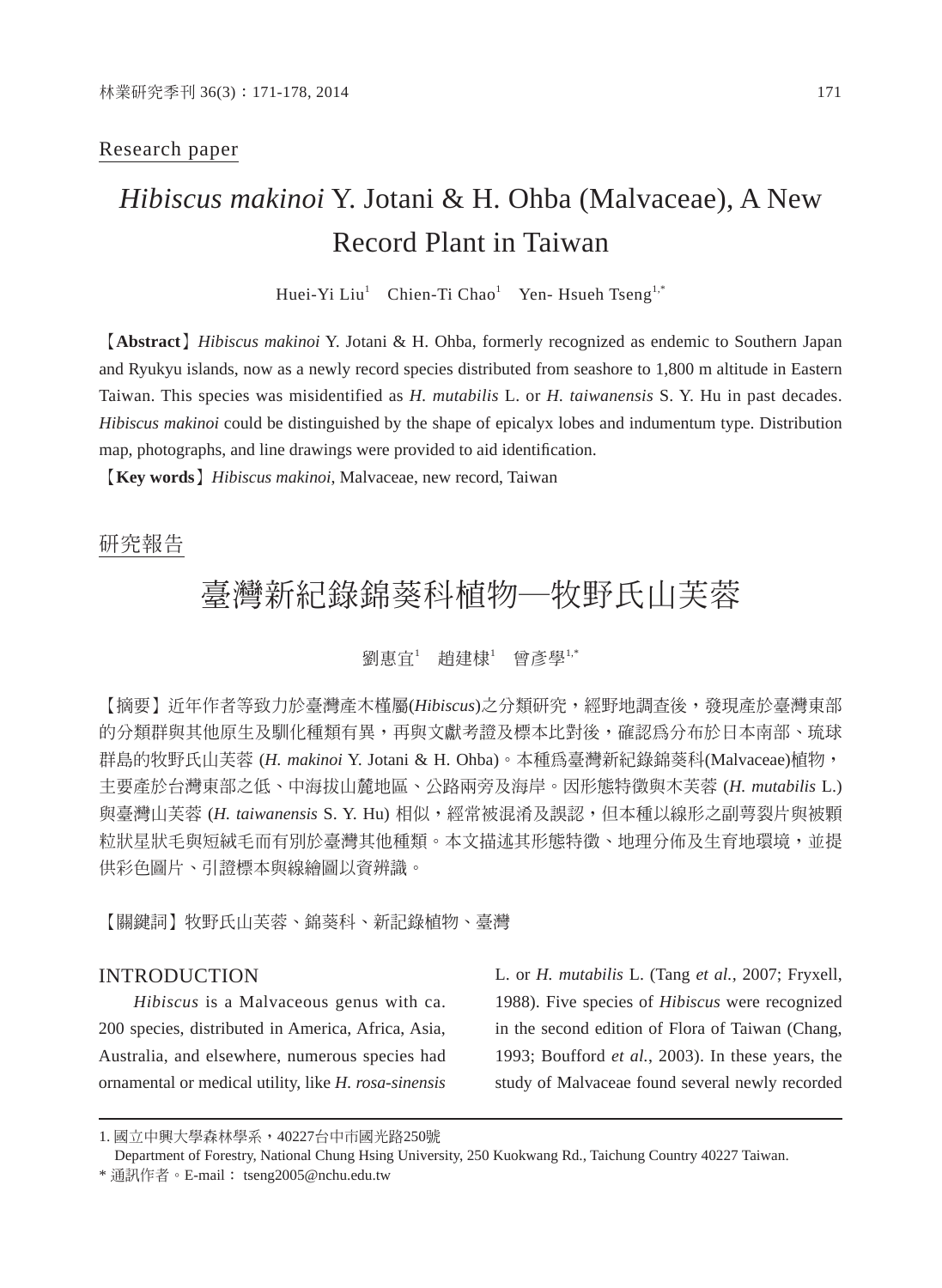or naturalized species in Taiwan (Liu *et al.*, 2013; Li and Wang, 2012; Lin *et al.*, 2010, 2011, 2012; Wang and Li, 2013), we found Taiwanese *Hibiscus*  had conspicuous morphology variety, different with description in Flora of Taiwan (Chang, 1993). After field work and literature reviewed (Henry 1896; Matsumura & Hayata 1906; Kawakami 1910, Hayata 1911; Sasaki 1928; Masamune 1954; Chang 1977; Chang 1993; Meyer & Walker, 1984; Walker 1976; Tang *et al*. 2007), we discovered a new record species in Eastern Taiwan.

#### New record species

*Hibiscus makinoi* Y. Jotani & H. Ohba, J. Japan. Bot. 59: 214-222. 1984.

牧野氏山芙蓉 Fig. 1, 2

Small trees, stems erect, up to 3-5 m high, branchlet, leaves, petioles, pedicels and calyx granulated stellate and pubescent. Leaves 7.2- 15.4 cm long, 6.6-15.0 cm broad; alternate, 3-5 lobes, obtuse at apex, cordate at base, irregular crenate, stellate-hairy and puberulent beneath, stellate hairs above; palmately net vein, basally 5-7 veined; petiole 3.1-15.4 cm long; stipules 1.2- 12.6 mm long, ovate-lanceolate. Flower axillary, solitary, peduncle 8.8-15.3 cm, pedicel 2.2-2.6 cm, jointed near the apex; epicalyx lobes 7-11, linear-lanceolate or narrowly lanceolate, 1.6- 2.4 cm long, 0.3-0.4 cm broad, reflexed at apex; calyx campanulate, jointed, lobes 5, triangular, surface veined, 1.8-2.8 cm long, 1.1-1.6 cm broad; corolla pink to white, 6.6-10.5 cm in diameter, petals 5, flabellate, imbricate, yellow at base, 3.3-3.7 cm long; Stamens monadelphous, staminal tube 2.8-4.1 cm, stamens 140-145, filament 7.0- 7.6 mm long, anther 1.4-1.8 mm; pollen grain ca. 129.7  $\mu$  m, spheroidal, pantoporate, spines on the surface; pistil 72.1-75.5 mm long, sigma yellow,

style branch 5. Capsule globose, 14.9-30.0 mm in diameter, densely long-hairy outside, loculicidally 5-valved; seed reniform, 2.3-2.5 mm, densely long-hairy.

Southern Japan and Ryukyu islands. Taiwan in Low elevation of Ilan, Hualien and Taitung County, included Lutao and Lanyu.

# Specimens examined:

**Ilan County** (宜蘭縣): Datong Township (大 同鄉), Provincial Highway No. 7, 9 km, *H. Y. Liu 194* (TCF); Suao Town (蘇澳鎮), Provincial Highway No. 9, 115 km, *Liu 289* (TCF), same loc., *C. T. Chao 376, 377*; Tungao Township (東澳 鄉), *P. F. Lu 17607* (HAST). Nanfangao (南方澳), *J. S. Wu 2058* (TNM).

**Hualien County** (花蓮縣): Sioulin Township (秀林鄉), Sinbaiyang (新白楊), *S. Y. Lu 17012, 17125* (TAIF); Suhua Highway (蘇花公路) 178 km, *H. Y. Liu 224* (TCF); Guangfu Township (光 復鄉), County road No. 193, 73 km, *H. Y. Liu 305* (TCF); Jouhsi Township (卓溪鄉), Provincial Highway No. 30, 0.5 km, *H. Y. Liu 237* (TCF);

**Taitung County** (臺東縣): Luye Township (鹿 野鄉), County road No. 197, 21.5 km, *H. Y. Liu 240* (TCF); Lichia (利嘉), *S. Y. Lu 17452, 17465* (TAIF); Dawu Township (大武鄉), North branch of Stream Tawu (大武溪北支流), *J. S. Wu 2145* (TNM); Ludao Township (綠島鄉), Kuo-shan Trail (過山古道), *C. M. Wang & G. P. Hsieh 7213* (TNM); Lanyu Township (蘭嶼鄉), Across-island Highway (橫貫公路), *H. Y. Liu & J. Y. Jiang 268*  (TCF).

# Discussion

*Hibiscus makinoi* was first described by Jotani and Ohba in 1984. In the past decades,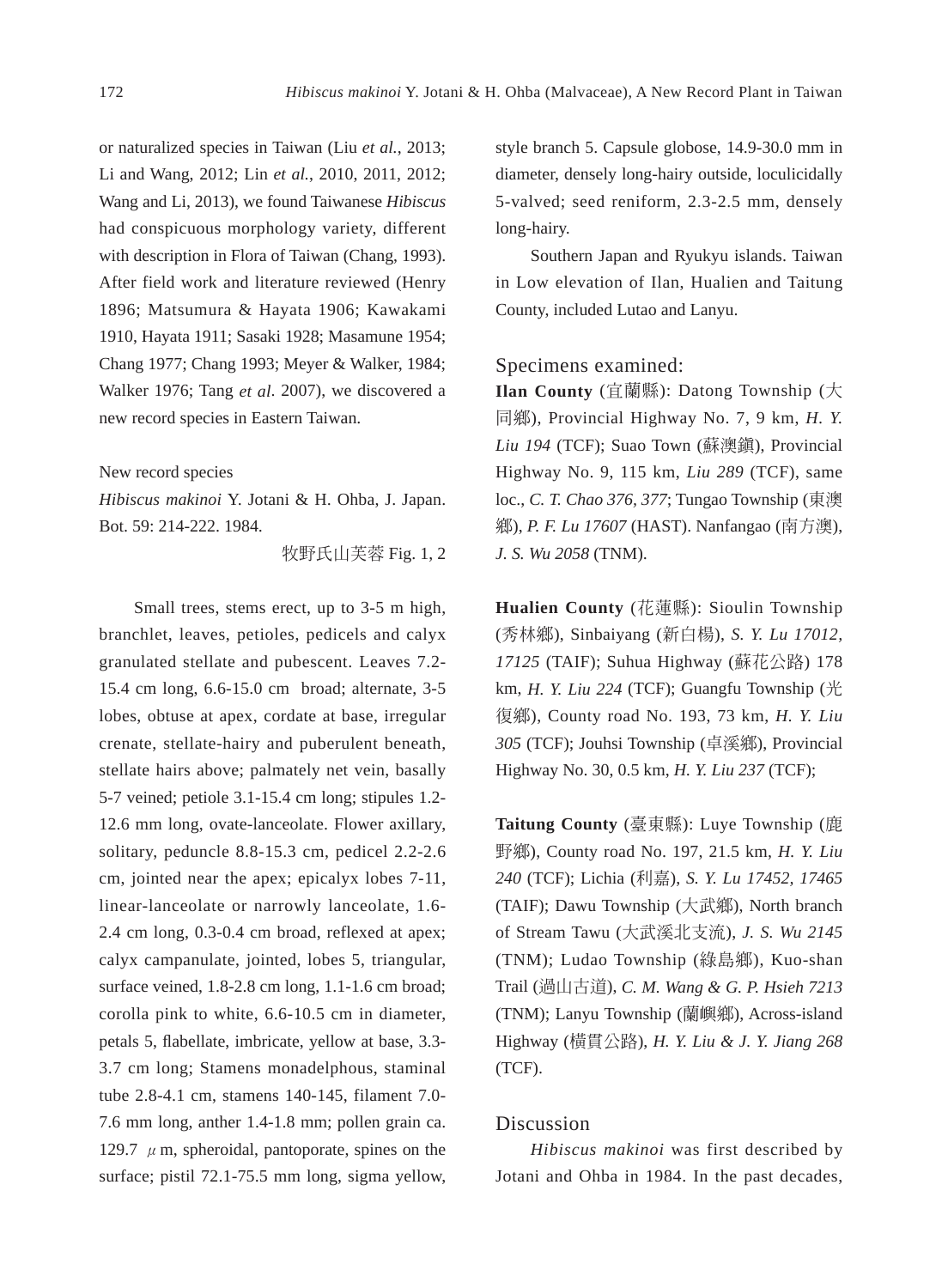this species was thought to be endemic to Japan, common and widespread in southern Japan and Ryukyu islands (Jotani and Ohba, 1984; Peng *et al.*, 2007). But we found this species distributed in Eastern Taiwan, from south part of Ilan County throught Hualien County to Taitung County, the southest distribution maybe located at Dawu township (excluded Lanyu). As the other species in Taiwan, most populations were grown at open and dry mountain slope, roadside, or riverbed. Vertical distribution from near sea level to altitude ca. 1,800 m in mountain area. In the original paper(Jotani and Ohba, 1984), the authors mentioned the wild *Hibiscus* population in Tawu, Chinlun, Chengkung maybe resembled to this species, but need further study. We also made field survey in such location, the plants we found were belonged to this taxa. Moreover, the populations we found in eastern Taiwan were mostly referred to this species.

*Hibiscus makinoi* also resembles to other congenus species in Taiwan, like *H. mutabilis* L. and *H. taiwanensis* S. Y. Hu (Hu, 1955; Feng, 1984), but this species had linear-lanceolate to narrow lanceolate epicalyx lobes, leaves apex obtuse and covered with stellate and puberulent hairs could be distinguished with similar taxa (Table 1).

Table 1. Comparison of *Hibiscus mutabilis* L., *H. makinoi* Y. Jotani & H. Ohba and *H. taiwanensis* S. Y. Hu

| <b>Species</b>  | H. mutabilis                                      | H. makinoi                                   | H. taiwanensis                                    |
|-----------------|---------------------------------------------------|----------------------------------------------|---------------------------------------------------|
| Indumentum      | stellate puberulent and<br>glanular hairs         | granulated stellate<br>pubescent             | strigose puberulent hairs                         |
| Leaf lobes apex | acuminate                                         | obtuse                                       | obtuse to acuminate                               |
| Stipule         | lanceolate                                        | ovate-lanceolate                             | narrowly lanceolate                               |
| Calyx lobes     | ovate, no expand at base                          | broadly triangular, no<br>expand at base     | broadly triangular, no<br>expand at base          |
| Epicalyx lobes  | $8 - 11$                                          | $7 - 11$                                     | $7-9$                                             |
| size $(cm)$     | $1.3 - 1.7 \times 0.2 - 0.3$                      | $1.6 - 2.4 \times 0.3 - 0.4$                 | $1.3 - 1.6 \times 0.3 - 0.5$                      |
| shape           | linear                                            | linear-laceolate or narrowly<br>lanceolate   | linear-laceolate                                  |
| apex            | non-reflexed, the lobes<br>shorter than the calyx | reflexed, the lobes longer<br>than the calyx | non-reflexed, the lobes<br>shorter than the calyx |

## Acknowledgement

We thank Ms. Pi- Fong Lu (呂碧鳳) for providing suggestions, Mr. Hsueh-Yi Liao (廖學 儀), Ms. Jia-Ying Jiang (江佳穎), Ms. Ting-Wen Cheng (鄭婷文) and Mr. Kuan-Chen Tang (湯冠 臻) for field assistance and Mr. Yu-Lan Huang (黃 郁嵐) for awesome line drawing picture.

## Literature cited

- Chang, C. E. (1993) Malvaceae. In: Huang, T. C. *et al.* (eds.) Flora of Taiwan 2*nd* ed. Vol. 3. Editorial Committee. Department of Botany, National Taiwan University. p. 742-744.
- Feng, K. M. (1984) Malvaceae. Flora Reipublicae Popularis Sinicae vol. 49-2. Science press p. 61-88.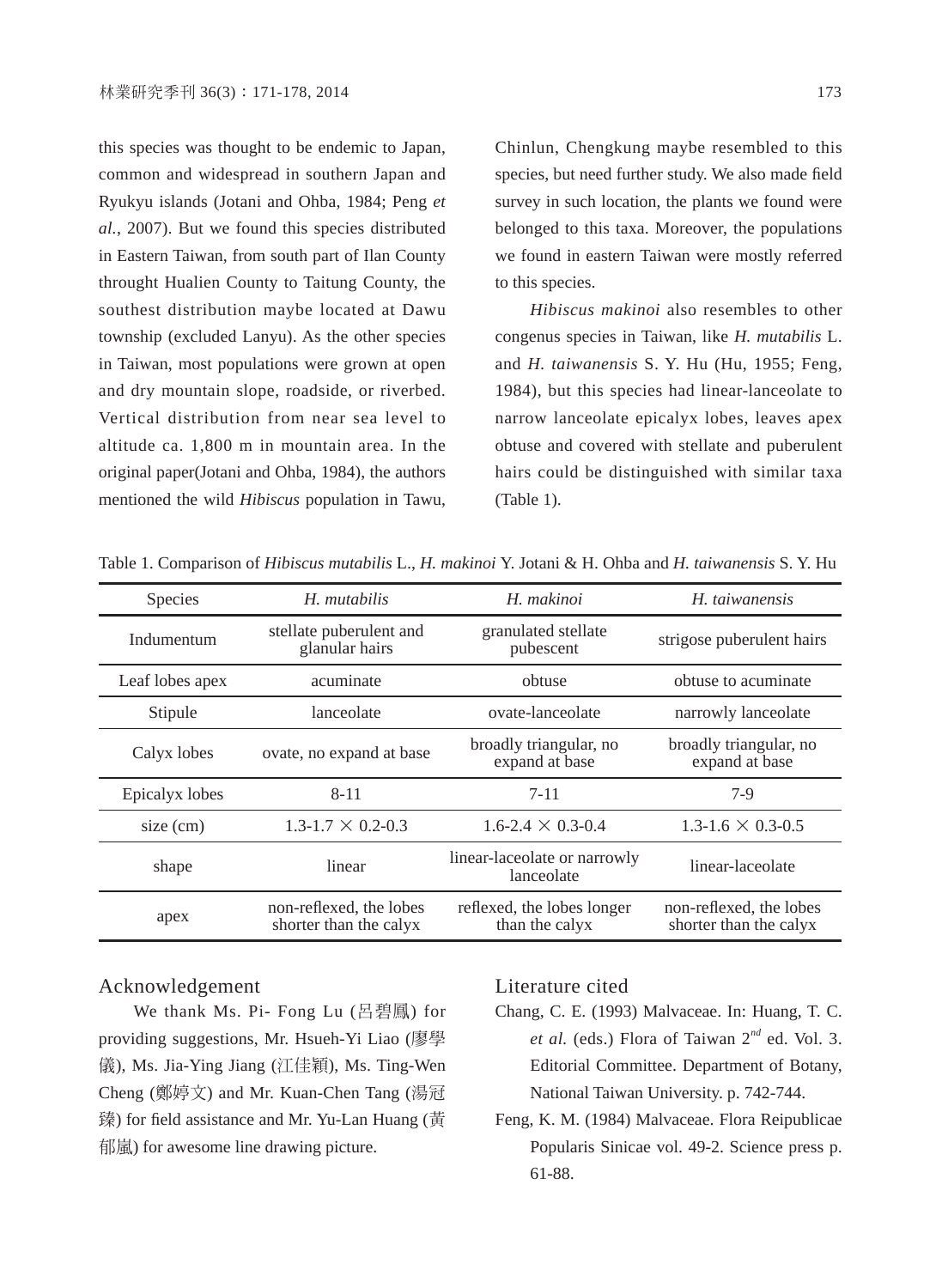- Fryxell, P. A. (1988) Malvaceae of Mexico. In: Systematic Botany Monographs. 25: 194-197.
- Fryxell, P. A. (1997) The American genera of Malvaceae II. Brittonia 49: 235-236.
- Hayata, B. (1911) Icones Plantarum Formosanarum fasciculus I. Bureau of Productive Industry Government of Formosa. p. 98-100.
- Henry, A. (1896) Malvaceae. A List of Plant From Formosa. Transactions of the Asiatic Society of Japan. p. 21.
- Hu, S. Y. (1955) *Hibiscus* L. Flora of China. Arnold: Arboretum of Harvard University. p. 41-59.
- Jotani, Y. and H. Ohba (1984) A Wild *Hibiscus, H. makinoi, sp. nov*. from S. W. Japan. Journal of Japanese Botany 59: 214-222 (in Japanese).
- Kanehira, R. (1936) Malvaceae. Formosan Trees. Department of Forestry, Government Research Institute, Formosa. p. 440-441.
- Kawakami, T. (1910) Malvaceae. A List of Plants of Formosa. Bureau of Productive Industry Government of Formosa. p. 12.
- Li, C. Y. and C. M. Wang 2012 *Anoda cristata* (L.) Schultdl. (Malvaceae), A Newly Naturalized Species in Taiwan. Quarterly Journal of Forest Research 34(4):263-268.
- Lin, C. R., C. M. Wang, K. C. Yang and Y. H. Tseng (2012) *Abutilon hulseanum* (Torr. & A. Gray) Torr. *ex* A. Gray (Malvaceae), a Newly Naturalized Plant in Taiwan. Quarterly Journal of Forest Research 34(3):173-178.
- Lin, H. W. and Y. H. Tseng (2011) *Sida rhombifolia* L. var. *maderensis* (Lowe) Lowe (Malvaceae), A New Recorded Plant in Taiwan. Quarterly Journal of Forest Research 33(4):73-80.
- Lin, H. W., C. M Wang and Y. H. Tseng (2010) *Sida spinosa* L. (Malvaceae), A Newly

Naturalized Plant in Taiwan. Quarterly Journal of Forest Research 32(2):1-6.

- Liu, H. Y, C. M. Wang and Y. H. Tseng (2013) *Hibiscus cannabinus* L. (Malvaceae), A Newly Naturalized Species in Taiwan. Quarterly Journal of Forest Research 35(1):15-22.
- Lu, F. Y., C. H. OU, Y. C. Chen, Y. S. Chi, K. C. Lu and Y. H. Tseng (2006) Malvaceae. Tree of Taiwan. Vol. 2. p. 179.
- Masamune, J. (1954) Malvaceae. A List of Vascular Plants of Taiwan. p. 79-80.
- Matsumura, J. and B. Hayata (1906) Malvaceae. Enumeratio Plantarum. The Journal of the College of Science, Imperial University of Tokyo, Japan. 22: 50-58.
- Meyer, F. G., and Walker, E. H. (1984) Malvaceae. Revised and translation by Ohwi, J. (1953) Flora of Japan. Smithsonian Institution Press Washington, D. C. p. 623-624.
- Peng, C. I, D. E. Boufford, T. Takaso and T. Y. Chiang (2007) A Selection of Plants from Iriomote Island, Japan. Endemic Species Research Institute and Research Center for Biodiversity, Academia Sinica. 183 pp.
- Sasaki, S. (1928) Malvaceae. List of Plants of Formosa. p. 286.
- Suzuki, S. (1936) Malvaceae. In: Masamune *et al.* (eds.) Short Flora of Formosa. p. 135.
- Tang, Y., G. G. Michael and J. D. Laurence (2007) Malvaceae. Flora of China. 12: 286-293.
- Walker, E. H. (1976) Malvaceae. Flora of Okinawa and The Southern Ryukyu Islands. Smithsonian Institution Press Washington, D. C. p. 703-706.
- Wang, C. M. and C. Y. Li (2013) *Hibiscus panduriformis* Burm. f. (Malvaceae), A Newly Naturalized Species in Taiwan. Journal of the National Taiwan Museum 66(2):47-54.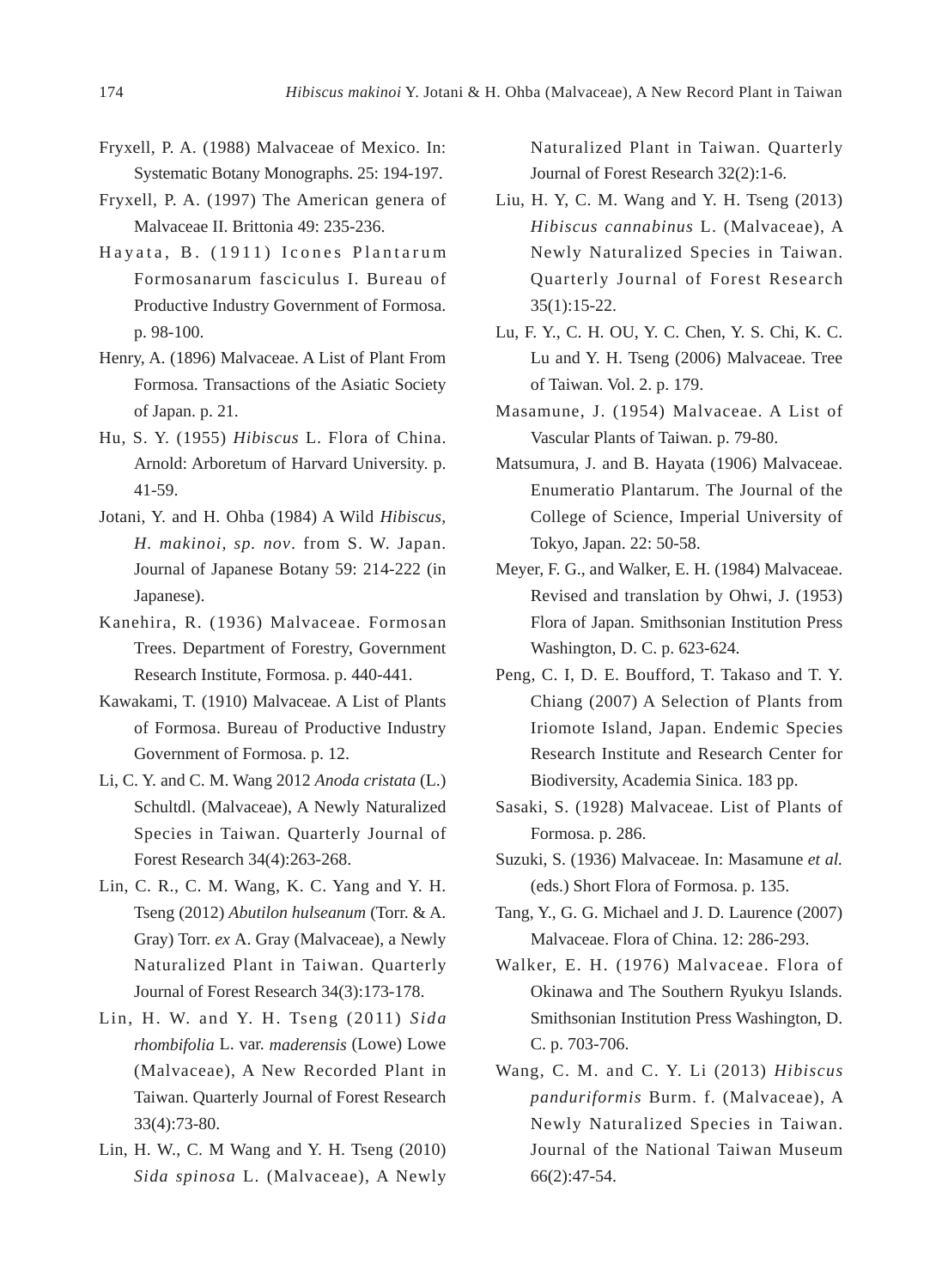

Fig. 1. *Hibiscus makinoi* Y. Jotani & H. Ohba. A. Habit B. Leaf adaxial surface B'. Leaf abaxial surface C. Stipules D. Flowers E. Epicalyx F. Monadelphous Stamen et Stigma G. Fruits H. Seeds I. Indumentum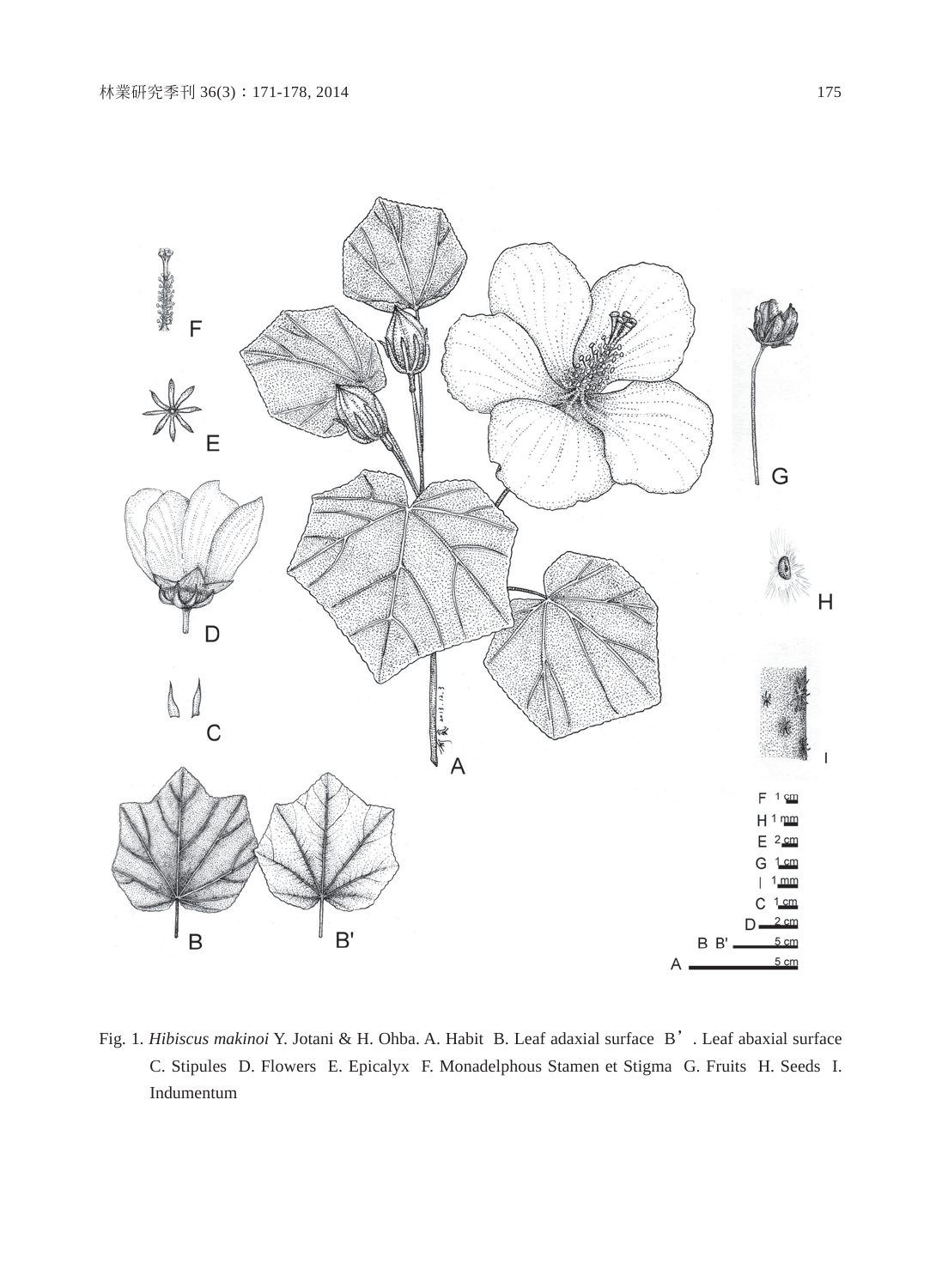

Fig. 2. *Hibiscus makinoi* Y. Jotani & H. Ohba. A. Habitat. B. Habit. C. Leaves, right: adaxial surface, left: abaxial surface D. Stipules E. Indumentum F. Inflorescences G. Flowers H. Calyx I. Epicalyx J. Fruits K. Seeds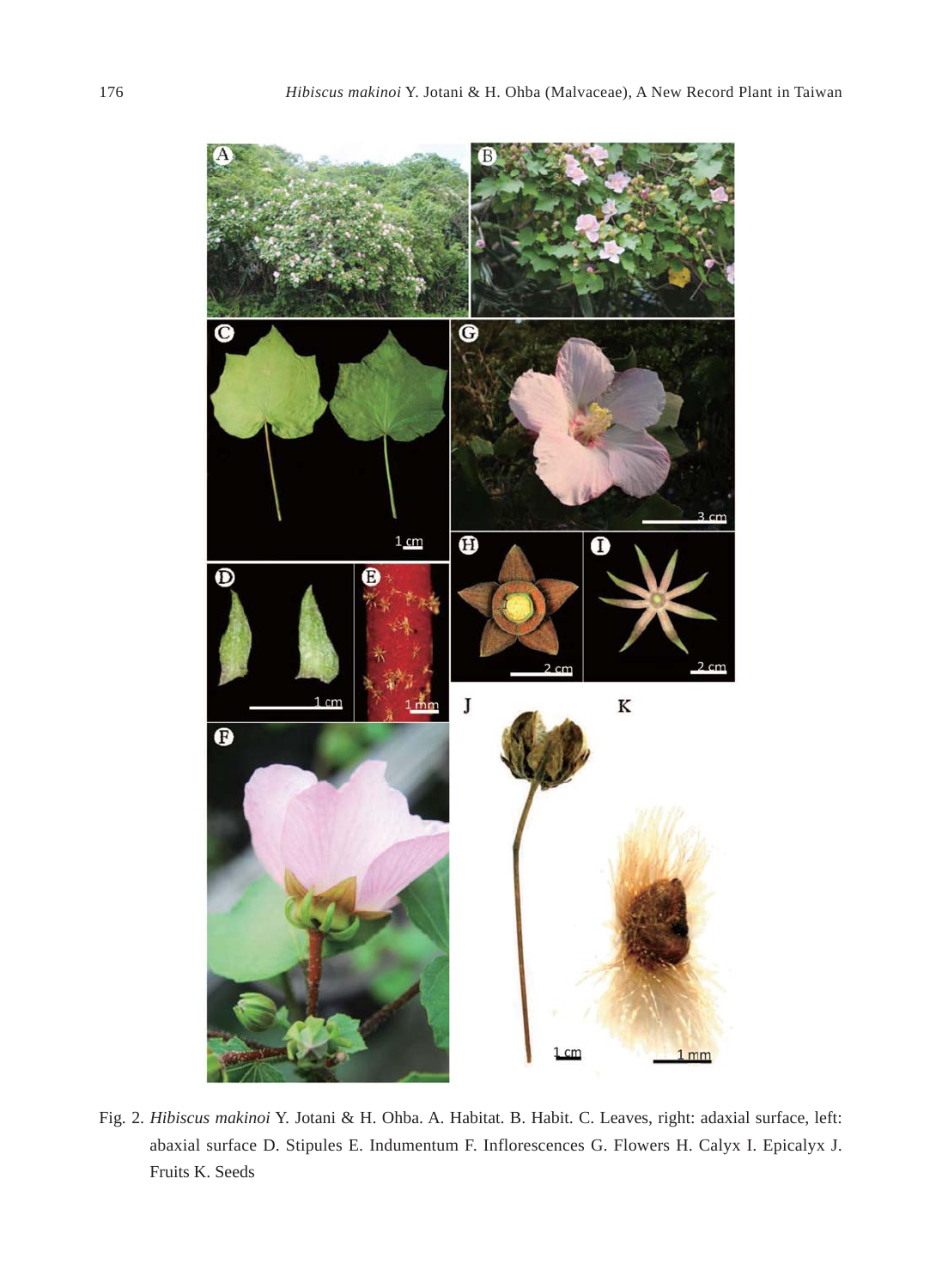

Fig. 3. Voucher specimen of *Hibiscus makinoi* Y. Jotani & H. Ohba (*H. Y. Liu 309*, TCF).